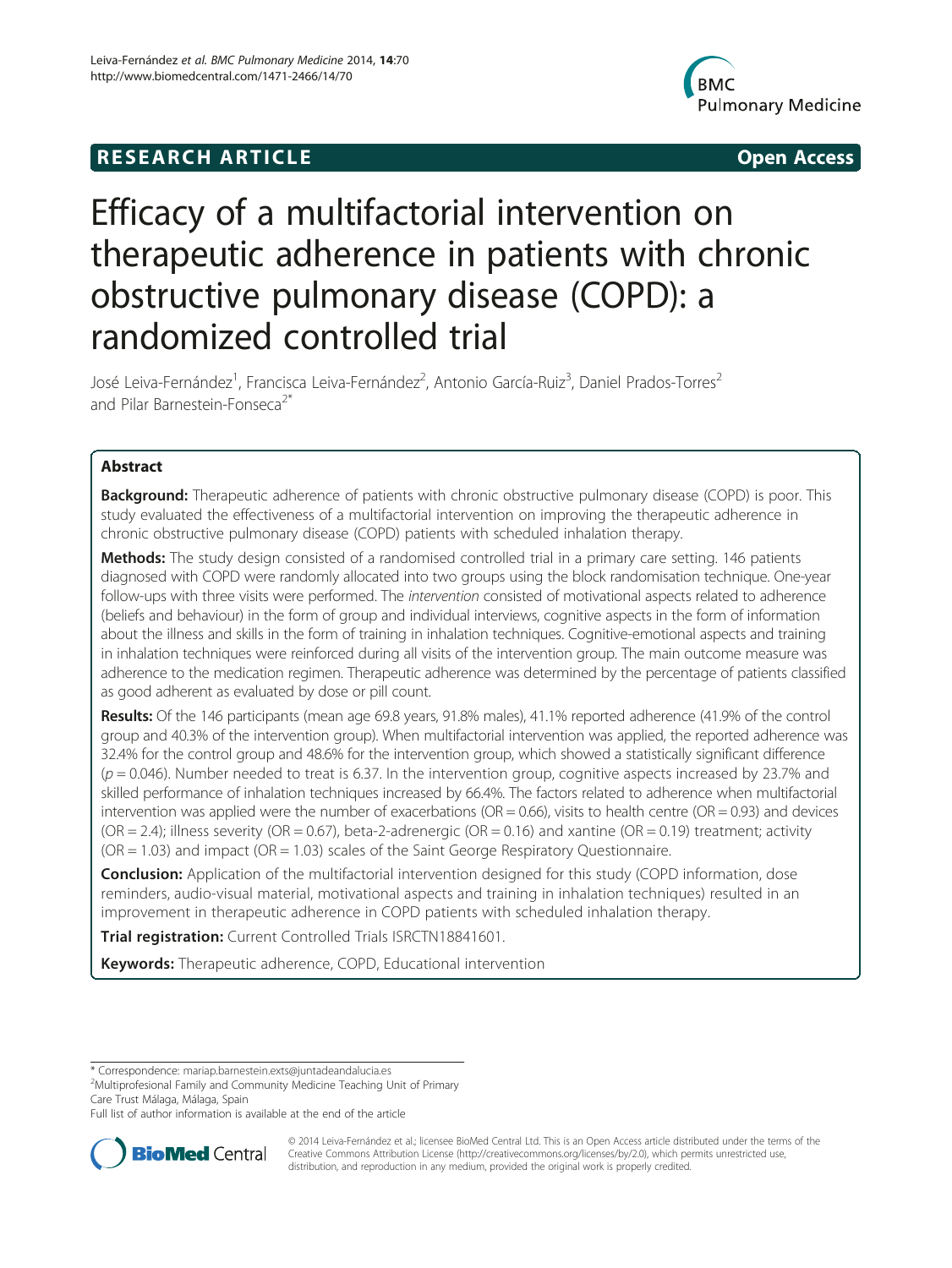## Background

Chronic obstructive pulmonary disease (COPD) is characterised by airflow limitations that are not fully reversible. COPD is expected to become one of the major health challenges of the next few decades [\[1](#page-10-0)]. Prevalence surveys suggest that nearly one-quarter of adults aged 40 years and older have mild airflow obstruction [[2-4](#page-10-0)]. COPD is presently the fourth leading cause of death, but the World Health Organization (WHO) predicts that it will become the third leading cause of death by 2030 [\[5](#page-10-0)], as mortality resulting from cardiac diseases and stroke decreased over the last 30 years, while that of COPD doubled over the same period [[6\]](#page-10-0).

As with all chronic diseases, therapy non-adherence in patients with COPD is a common problem and contributes to adverse health outcomes, reduced quality of life and increased healthcare expenditures [\[7](#page-10-0)]. According to the WHO, patient adherence to long-term therapy averages 50% [\[8\]](#page-10-0). Adherence rates in clinical trials may be as high as 70 to 90% [[9-11](#page-10-0)], but in clinical practice, they range from 10 to 40% [[12-14\]](#page-10-0).

Several factors are related to adherence in COPD patients. Medication regimens are particularly vulnerable to adherence problems because of the chronic nature of the disease, the use of multiple medications (polypharmacy) and periods of clinical remission [\[15,16](#page-10-0)]. Selection of the medication and the delivery device usually depend on the efficacy of the different inhaled medications and devices, but these choices may be influenced by factors that are not clinically relevant, such as the ability of the patient to use the device, which also affects treatment adherence [[15](#page-10-0)]. Moreover, patients often need to make important behavioural and lifestyle changes, which are also very important to treatment adherence [[15](#page-10-0)].

Few studies exist on interventions to improve therapeutic adherence in COPD patients and other important aspects of disease management. Most of these existing studies have also involved asthmatic patients [[17](#page-10-0)-[22](#page-10-0)]. The studies have focused mainly on quantifying adherence and less on exploring the factors that affect non-adherence, although most of the authors highlight the need to work in motivational and cognitive ways to improve patient understanding of both their illness and treatment [[22](#page-10-0)].

Specific studies that consider educational programs exclusively designed for COPD patients show significant improvement in patient management of the disease, including fewer exacerbations, decreases in the use of rescue medication and improved knowledge about inhaler use [[19,21](#page-10-0)]. These programs include information about the illness, treatment, the importance of adherence, managing exacerbations, instructions on inhalation techniques and recommendations regarding the proper time to ask for a doctor's advice. In some cases, counselling to cease smoking or referrals to independent programs are also included.

The main objective of this study was to evaluate the effectiveness of a multifactorial intervention (COPD information, dose reminders, audio-visual material, motivational aspects and training in inhalation techniques) on improving the therapeutic adherence in COPD patients with scheduled inhalation therapy after 1 year of follow-up with two reinforcement visits (3 and 6 months after intervention). The second objective was to describe the change in the functional status and health related quality of life and the possible modifying factors related to adherence when multifactorial intervention is applied.

## **Methods**

The study was approved by the by the Ethical Committees of the Primary Care Trust Málaga (01/03/07) and Axarquía (13/05/08) and by the Committee of Clinical Trials of the University Hospital Virgen de la Victoria, Málaga (30/11/07). The study protocol was reviewed by the Spanish Agency of Medicine and Health Products.

### Participants, design and setting

The study protocol has been published elsewhere [[23](#page-10-0)]. In brief, we used a multicentre randomised controlled trial enrolled a sample consisting of 146 patients with COPD selected by a non-probabilistic consecutive sampling method. The inclusion criteria were as follows: confirmed COPD diagnosis registered in the patient's clinical record, clinical assistance at primary care centres in the Malaga area, prescription of scheduled inhalation therapy and written informed consent. Patients were excluded if they had other respiratory conditions that are not included in the COPD definition (bronchiectasis, asthma or cystic fibrosis) or cognitive impairment problems registered in their clinical record (dementia, Alzheimer's, Parkinson's or cognitive decline).

The sample size was calculated to detect an adherence percentage difference between groups of 25%, with a statistical power of 80% and a confidence level of 95%, assuming a percentage of expected losses of 20%.

Patients were contacted by telephone using their health centre records and invited to participate; they then received an appointment at the health centre. At this first appointment (inclusion visit), patients were given more detailed information about the study, and if they agreed to participate, they signed the written consent form.

Subjects were divided randomly into two groups, a control group and an intervention group, using the block randomisation technique (blocks of four patients). All of the patients attended the same number of appointments. The follow-up for both groups consisted of three visits at 3, 6 and 12 months.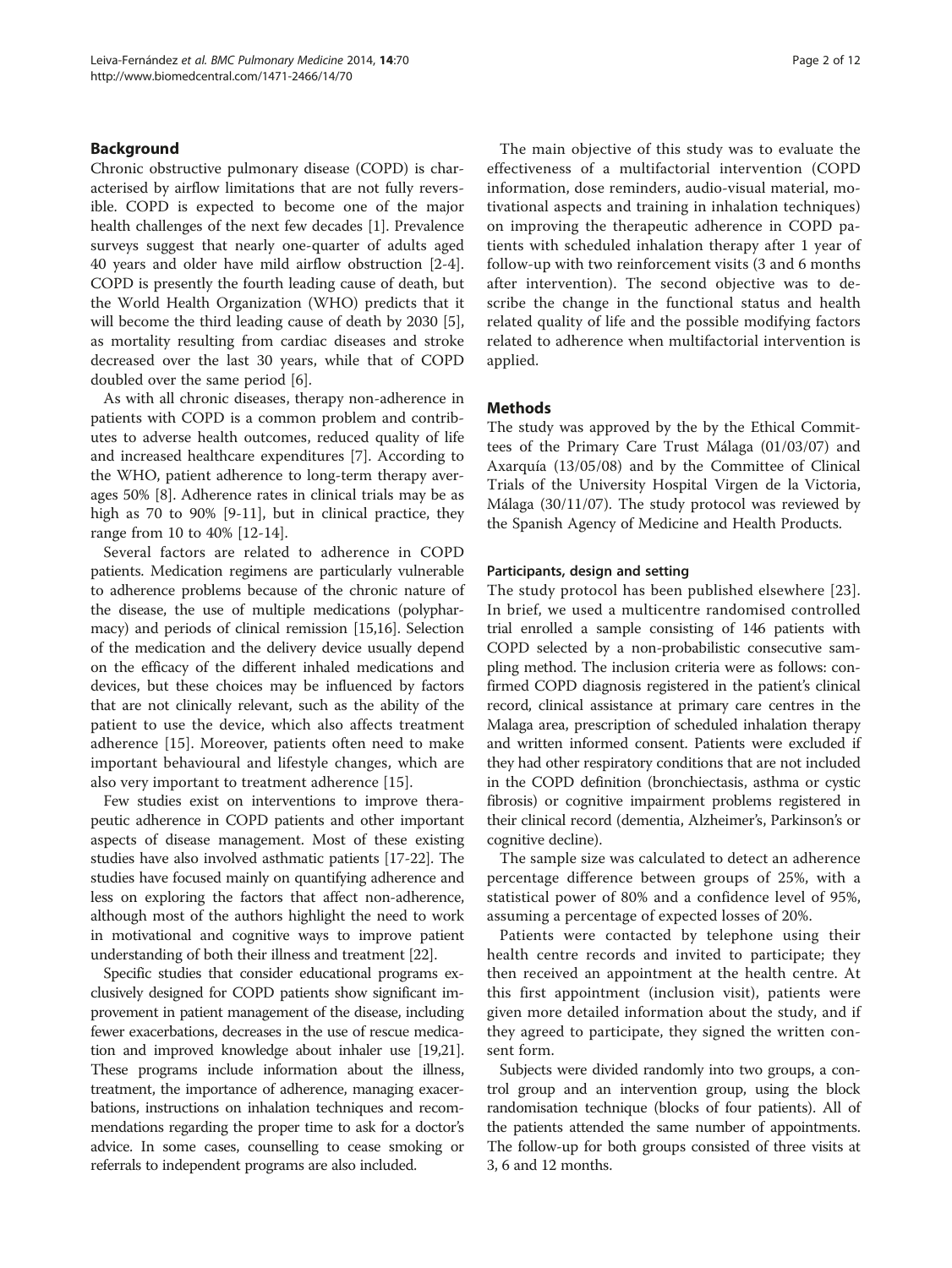## Intervention

The intervention consisted of two activities, a group session at the beginning of the study and individual interventions during the follow-up visits. In both activities we applied a multifactorial educational strategy with three parts considered to be the most relevant aspects related to treatment adherence in patients with COPD [[21](#page-10-0)]:

- Part 1: Motivational aspects used to improve adherence. Focus groups were used to reveal patient experiences and points of view about their illness and treatment, including treatment adherence [[24](#page-11-0)]. This session was videotaped with the patients' formal consent for later analysis. Researchers analysed these videos to determine the main motivational aspects to focus on during the individual visits [\[25\]](#page-11-0).
- Part 2: Cognitive aspects related to treatment adherence. The intervention group received information about the disease so they could be more confident and more conscious about the importance of their daily treatment.
- Part 3: Skills development involving training in inhalation techniques. The intervention group was trained in the use of their inhalers according to SEPAR (Sociedad Española de Neumología y Cirugía Torácica) guidelines [[26](#page-11-0)], received explanations as to why a good technique is important, and practiced the proper technique with placebo inhalers.

Groups consisted of 6 to 9 patients. The group session lasted approximately 2 hours, including the patient's reception, the distribution of materials, the description of the contents and the farewell. All group sessions were conducted by two professionals with special training in motivational techniques and in the use of inhaler devices. Audio-visual and written materials were used in parts 2 and 3 of the intervention (a leaflet describing the most relevant aspects of the disease and a scheme on inhalation techniques). The individual visits were conducted by the same professional for each patient.

The information used to plan the individual intervention employed during the follow-up visits was extracted from the group session by at least two researchers using qualitative methods [\[24\]](#page-11-0).

## Outcomes definition and measurement

The primary outcome was adherence to (or compliance with) a medication regimen, which is generally defined as "the extent to which a person's behaviour—taking medication, following a diet and/or executing lifestyle changes—corresponds with agreed recommendations from a health care provider" [[27\]](#page-11-0). Therapeutic adherence represented the percentage of patients classified

as good adherent as evaluated using dose or pill count. The measurement of doses or pill was made counting the number of doses register in the counter of device or considering the number of pills lacking in the blister packs of the prescribed medication.

The dose/pill count is the number of pills or doses taken divided by the number of pills or doses prescribed and then multiplied by 100 (expressed as a percentage) [[28\]](#page-11-0). According to the recommendations in Sackett et al. [[29\]](#page-11-0), it is considered good adherence when the counting result is between 80% (20% of doses/pills missed) and 110% (the patient inhales 10% more doses/pills) of the dose/pill count prescribed.

The cognitive aspects were measured using the Batalla Test [\[30\]](#page-11-0); this test provides information about the patients' knowledge of their illness. The test has three questions, adapted to COPD, and we was considered a good knowledge when the answers properly the complete questionnaire.

Patient's skills at performing inhalations techniques were measured following SEPAR guidelines [[26](#page-11-0)], using a schedule containing the main steps of correct technique.

The secondary outcomes that were measured included functional status by forced spirometry (following SEPAR guidelines [[31\]](#page-11-0)) and health-related quality of life as determined by the St. George respiratory questionnaire (SGRQ) [\[32\]](#page-11-0) and the EuroQoL-5D questionnaire [[33\]](#page-11-0).

## Covariates

Factors considered to be associated with adherence were included as independent variables. General factors consist of age, educational level (low: no schooling or can only read and write) and co-morbidities. Diseasespecific factors consist of time since diagnosis, smoking habits (smokers, non-smokers, numbers of cigarettes, years smoking), prescribed COPD treatment, number of devices, exacerbations and health care visits because of COPD (defined using patient health centre records).

#### Statistical analysis

A descriptive statistical analysis was performed for all of the study variables. We calculated the mean, median and standard deviations for quantitative variables and the absolute and relative frequencies for qualitative variables.

We conducted several univariate analyses: betweengroup comparison at baseline, comparison between the initial sample and the final sample (impact of losses on sample structure) and exploration of the relationship between the primary outcome (adherence) and all of the independent variables at the end of the study. The chisquared test or analysis of variance (ANOVA) was used.

The relative risk reduction (RRR), the absolute risk reduction (ARR) and the number needed to treat (NNT) were calculated.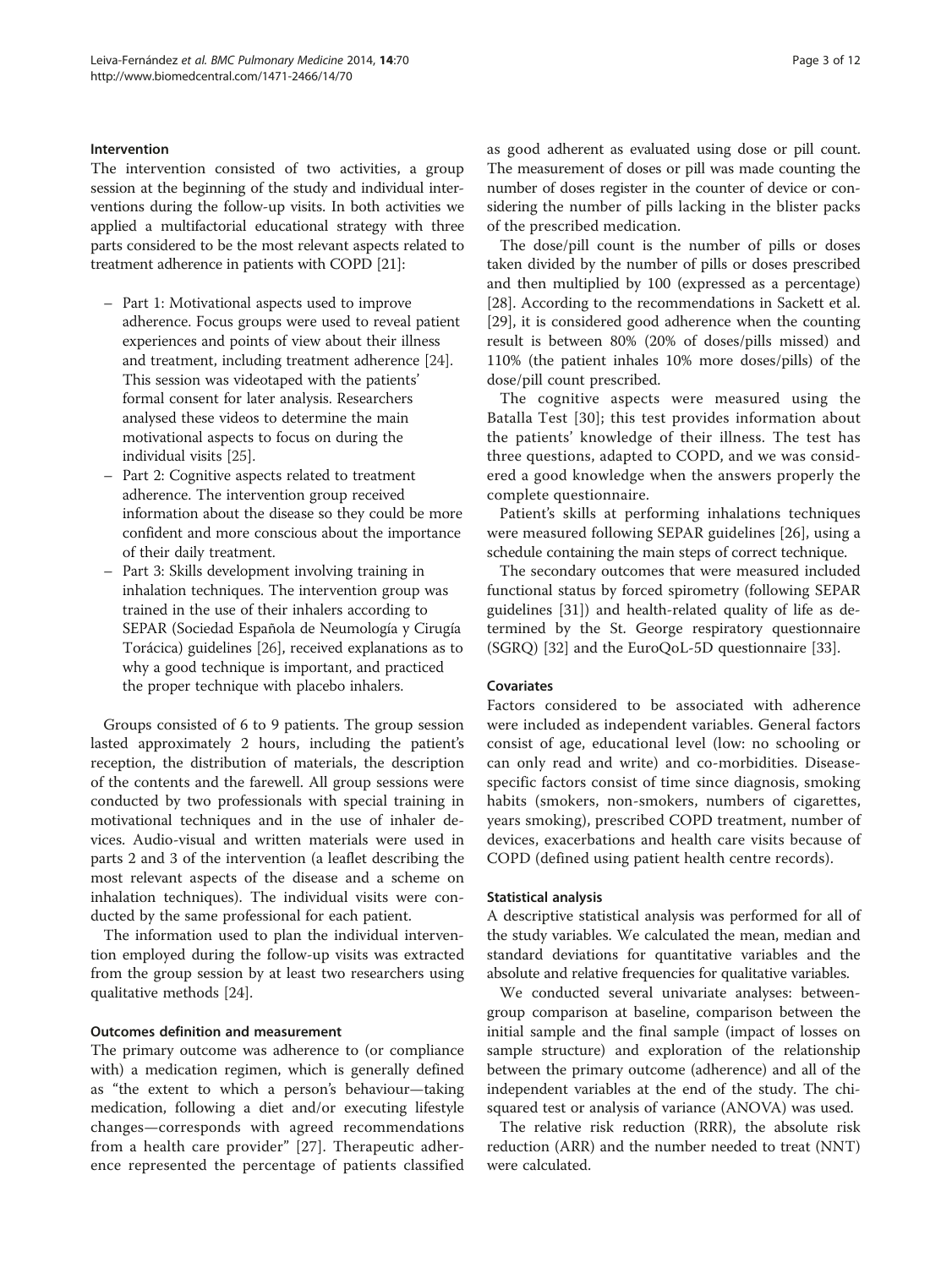Several logistic regression models and fixed- and random-effects estimations were used for the primary outcome [treatment adherence (yes/no)]. The intervention was considered the predictive variable, and the rest of the independent measures that were statistically significant during univariate analysis or that were considered clinically relevant because they were related to adherence in other studies [[15](#page-10-0),[16,](#page-10-0)[34](#page-11-0)-[36](#page-11-0)] were considered the possible modifying factors.

To account for losses at the end of study, we built four partial models considering different independent variables and, at the end, we performed a final model to describe the modifying factors in our study. Model 1 was built using the sociodemographic profile (cohort, age and educational level). Model 2 included the utilisation of resources (cohort, number of general visits to the health care centre or because of COPD). Model 3 was built considering functional characteristics (cohort, spirometry pattern, severity level, FEV1 and FVC percentages, number of exacerbations and SGRQ scales). Model 4 included treatment (cohort, Beta-2 adrenergic agonist, inhaled and oral corticosteroids, s, xanthine treatment and the number of devices). The final model was built using cohort, age, educational level, HBP, the number of general visits to the health care centre, severity level, the number of exacerbations, the impact and activity scales of the SGRQ, Beta-2 adrenergic agonist, s, xanthine treatment and the number of devices.

The analysis was performed under an intention-to-treat procedure. We used a 5% significance level  $(f = 0.05)$  and the SPSS statistical package, version 15.0, to run the proposed analysis. Logit modelling was built using the Stata statistical package, version 11.1.

## Results

### Recruitment and follow-up

A total of 1553 people were screened for inclusion visit in the study. Three hundred and ninety seven did not fulfil any of the inclusion criteria or had at least one of the exclusion criteria and were excluded from the study. Figure [1](#page-4-0) shows the flow of patients in the study and reasons for exclusion.

### Patients' baseline characteristics

The sample consisted of 146 patients with COPD. The patients were predominantly male (91.8%), with a mean age of 69.08 years (95% CI, 67.58-70.44 years), and 78.1% had a low educational level (4.1% had no studies, 29.5% were able to read and write, and 44.5% had a primary education) (Table [1](#page-5-0)).

The mean body mass index was  $30.78 \text{ kg/m}^2$  (95% CI, 28.78-32.78). In terms of smoking, 93.8% of the patients had smoked, and 32.2% were active smokers, with a mean of 62.84 pack-years (95% CI, 55.34-70.34). Most

patients suffered from at least one additional pathological condition, the most prevalent of which was high blood pressure (49.3%), followed by diabetes (32.2%) and osteoarthritis (31.5%). The patients had experienced at least one exacerbation over the last year, with a mean value of 0.87 exacerbations (95% CI, 0.68-1.06). Patients had consulted with the health centre because of COPD a mean of 1.8 times over the last year (95% CI, 1.47-2.13), which accounted for 26% of the total health visits.

The study included patients who had a COPD diagnosis in their clinical records, 91% of which were based on spirometric and clinical criteria. The mean time of COPD diagnosis was 4.43 years (95% CI, 3.56-5.3). The spirometry performed in the study revealed a mean FEV1 of 67.58% (95% CI, 64.58-71.08), with a predominant obstructive pattern (51.4%). Based on SEPAR [\[37](#page-11-0)] values, severity was distributed as follows: 37.7% mild stage, 43.5% moderate stage and 18.8% severe stage.

The major drugs prescribed for COPD were as follows: 80.1% of the patients were taking Beta-2 adrenergic agonists, 77.4% were taking anti-cholinergic drugs, and 70.5% had been prescribed inhaled corticosteroids. We also observed that 8.2% had a xanthine prescription, 11.6% were being treated with mucolytics, and 0.7% were being treated with oral corticosteroids. In most cases, patients were receiving combined therapy with more than one drug. The most frequent treatment (39.7%) was a 3-drug combination, normally consisting of an anti-cholinergic with a Beta-2 adrenergic agonist and an inhaled corticosteroid.

The health-related quality of life measured by the SGRQ in the total sample showed the following results according to its different scales: symptoms 41.2 (95% CI, 38.01-44.39), activity 51.86 (95% CI, 48.43-55.29), impact 28.1 (95% CI, 25.16-31.04) and total 37.47 (95% CI, 34.61-40.33).

According to the EuroQoL-5D-3 L scores in the total sample, less impairment was seen in mobility (56.8%); performance of main, family or leisure activities (78.8%); and self-care (84.2%). Additionally, 67.8% showed no anxiousness or depression, and 45.2% had no pain or discomfort.

In Table [1,](#page-5-0) we show the baseline comparison between the intervention and control groups; no significant differences were observed between groups except for high blood pressure (the intervention group had more hypertensive patients)  $(p = 0.032)$ .

At the end of the follow-up period, the dropout rate was 28.8% (42 patients: 27 were excluded because they gave the inclusion criteria out, 16 of them did not attend the group session in intervention group; 6 did not attend the appointment; 4 refuse to follow in the study; 3 were unreachable and 2 deceased). We found differences in the spirometric pattern, there were less patients with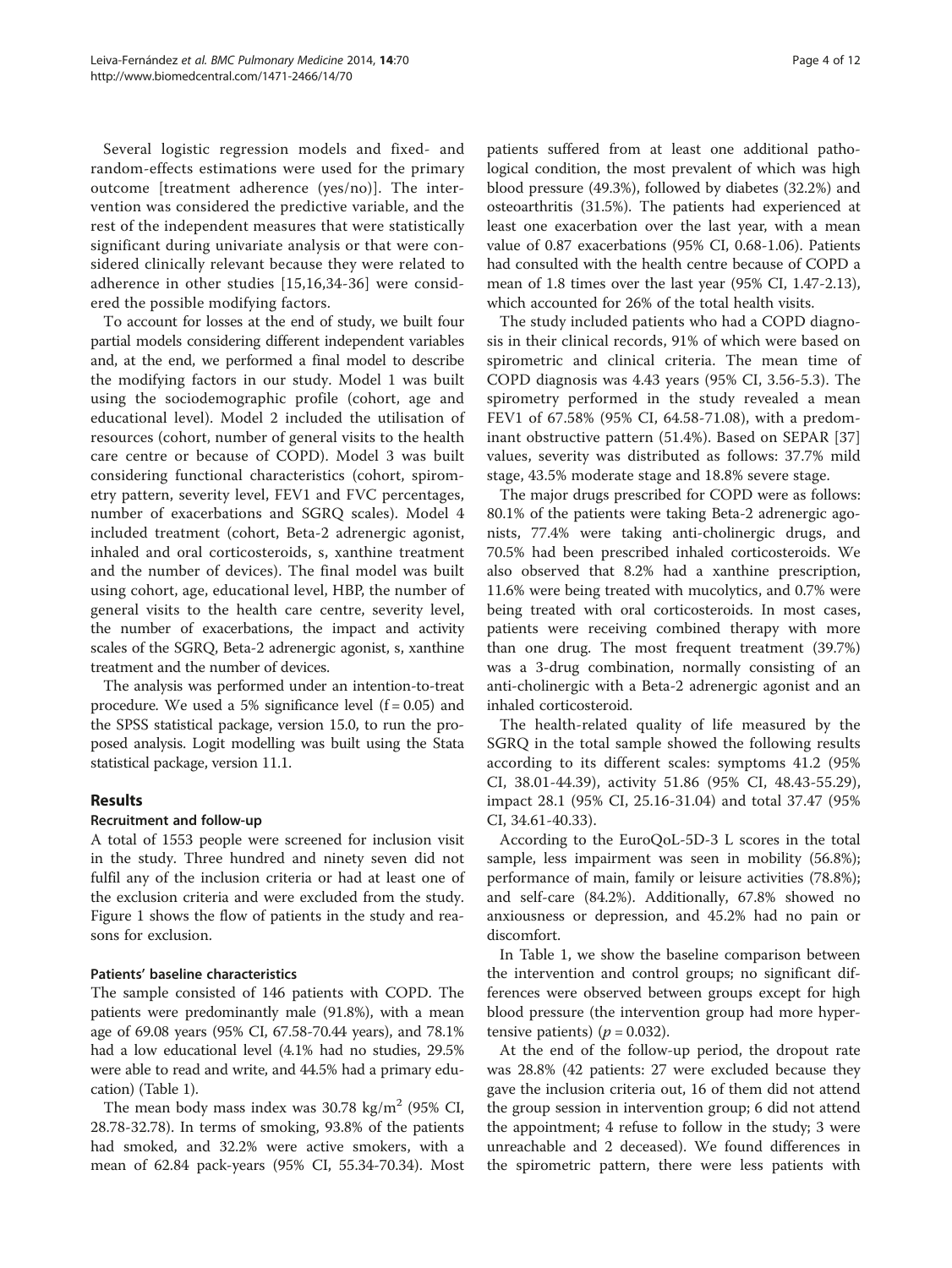<span id="page-4-0"></span>

obstructive pattern at the end of study (baseline: 68.6%; end of study: 33%;  $p = 0.017$ ). The percentage of FEV1 (baseline: 67.83%; end of study: 60.38%;  $p = 0.006$ ), FVC (baseline: 82.75%; end of study: 69.71%;  $p = 0.001$ ), the number of exacerbations (baseline: 0.87; end of study: 0.43;  $p = 0.001$ ), the number of general visits to the health centre (baseline: 6.93; end of study: 3.53;  $p = 0.001$ ) or visits because of COPD (baseline: 1.8; end of study: 1;  $p = 0.001$ ) were lower at the end of study and the oral

corticosteroid prescription (baseline: 0.0068%; end of study: 0.046%;  $p = 0.039$ ) was higher. No differences were found between patients lost to follow up in the intervention or in the control group.

### Intervention effectiveness

The change in adherence level according to dose/pill count in the total sample and in each group using per protocol analysis shows that the intervention group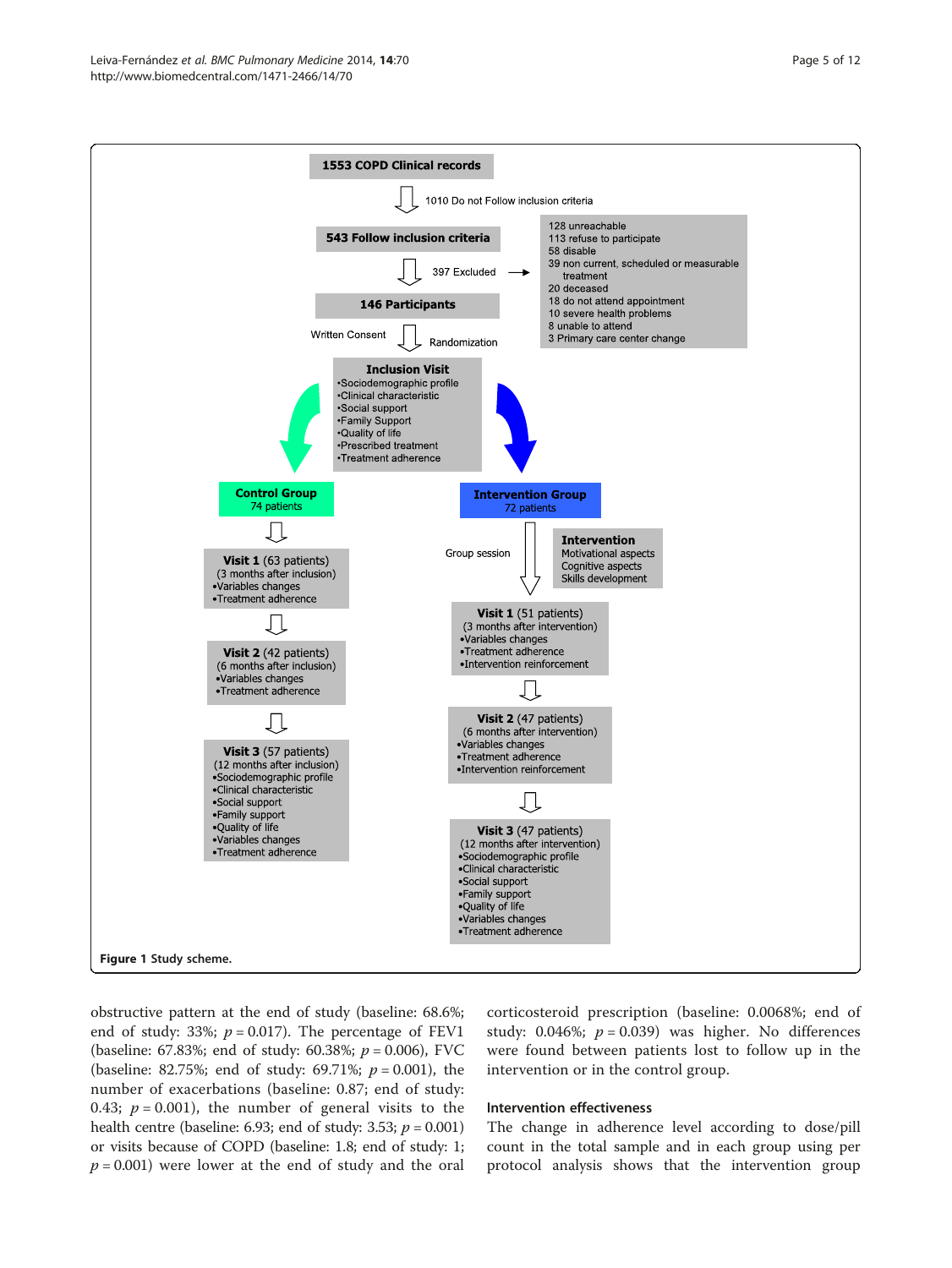<span id="page-5-0"></span>

|  |  | Table 1 Baseline comparison between the study groups |  |  |  |  |
|--|--|------------------------------------------------------|--|--|--|--|
|--|--|------------------------------------------------------|--|--|--|--|

| Variables (measure)                             | CG                  | IG                     | р          |
|-------------------------------------------------|---------------------|------------------------|------------|
| Adherence (%)                                   | 41.9                | 40.3                   | $0.843*$   |
| Sex (% males)                                   | 91.9%               | 91.7%                  | $0.96*$    |
| Age (years)                                     | 68.59 (66.4-70.78)  | 69.57 (67.74-71.4)     | $0.509**$  |
| Low Educational Level                           | 81%                 | 75%                    | $0.683*$   |
| Current Smoking (%)                             | 33.8%               | 30.6%                  | $0.676*$   |
| Smoking history<br>(Pack-years)                 | 58.67 (48.68-68.66) | 67.07 (55.88-78.26)    | $0.275***$ |
| Cigarettes/day                                  | 21.32 (19.3-23.34)  | 19.45 (15.87-23.03)    | $0.683**$  |
| BMI (Kg/m <sup>2</sup> )                        | 31.42 (27.47-35.37) | 30.11 (29.06-31.16)    | $0.538**$  |
| Comorbidity                                     |                     |                        |            |
| $\cdot$ HBP $(\%)$                              | 40                  | 58,3                   | $0.032*$   |
| $\cdot$ DM $(\%)$                               | 25.7                | 38.9                   | $0.088*$   |
| $\cdot$ OA $(\%)$                               | 33.8                | 29.2                   | $0.548*$   |
| Diagnosis time (years)                          | 4.27 (3.57-4.97)    | 4.61 (3.63-5.59)       | $0.585***$ |
| Pattern (%)                                     |                     |                        | $0.673*$   |
| • Obstructive                                   | 47.8                | 54.9                   |            |
| • Restrictive                                   | 13                  | 12.7                   |            |
| • Mixed                                         | 39.1                | 32.4                   |            |
| Severity (%)                                    |                     |                        | $0.630*$   |
| • Mild                                          | 34.8                | 40.6                   |            |
| • Moderate                                      | 43,5                | 43,5                   |            |
| • Severe                                        | 21.7                | 15.9                   |            |
| Exacerbations per years                         | $0.82(0.59-1.05)$   | $0.92$ $(0.67 - 1.17)$ | $0.642***$ |
| Visits HC due COPD                              | 1.56 (1.15-1.97)    | 2.04 (1.54-2.54)       | $0.162***$ |
| Treatment (%)                                   |                     |                        |            |
| · Anticholinergic                               | 77                  | 77.8                   | $0.914*$   |
| · Beta-2 adrenergic                             | 79.7                | 80.6                   | $0.900*$   |
| · Inhaled corticosteroids                       | 74.3                | 66.7                   | $0.310*$   |
| $\cdot$ Xanthine                                | 6.8                 | 9.7                    | $0.514*$   |
| Number of Devices (%)                           |                     |                        | $0.913*$   |
| $\cdot$ 1                                       | 29.7%               | 30.6%                  |            |
| $\cdot$ 2/more                                  | 70.3%               | 69.4%                  |            |
| SGRQ (scores)                                   |                     |                        |            |
| Total                                           | 39.53 (35,42-43.64) | 35.32 (31.35-39.29)    | $0.152***$ |
| • Activity                                      | 52.05 (48.12-57.98) | 50.62 (45.83-55.4)     | $0.49**$   |
| • Symptoms                                      | 42.74 (38.14-47.34) | 39.62 (35.21-44.03)    | $0.341**$  |
| · Impact                                        | 30.66 (26.45-34.87) | 25.46 (21.41-29.51)    | $0.085***$ |
| EuroQoL5D-3 L<br>(%without problem)             |                     |                        |            |
| • Mobility                                      | 54.1                | 59.7                   | $0.489*$   |
| · Self-care                                     | 82.4                | 86.1                   | $0.542*$   |
| • Perform main, family<br>or leisure activities | 77                  | 80.6                   | $0.601*$   |

#### Table 1 Baseline comparison between the study groups (Continued)

| • Anxious or depressed | 40.5 | 50   | $0.099*$ |
|------------------------|------|------|----------|
| • Pain or discomfort   | 64.9 | 70.8 | $0.207*$ |

Quantitative variables: mean (CI 95%); Qualitative variables: %. CG: control group; IG: intervention group; BMI: body mass index; HBP: high blood pressure; DM: diabetes mellitus; OA: osteoarthritis HC: health center; SGRQ: Saint George Respiratory Questionnaire. \*ji-schare test; \*\*ANOVA test.

reached a rate of 79.5% for treatment adherence and that the control group reached a rate of 49% ( $p = 0.002$ ). When we used intention-to-treat analysis (Figure [2\)](#page-6-0), the difference between groups remained statistically significant ( $p = 0.046$ ), and it became necessary to apply the intervention to 6 or 7 patients to obtain another adherent patient (Table [2](#page-6-0)).

Relating to cognitive aspects, the intervention group showed an increase of 23.7% as measured by the Batalla test [\[30](#page-11-0)]. At the end of study, the difference between groups was statistically significant ( $p = 0.006$ ) when the analysis per protocol was used, but it was not statistically significant with the intention-to-treat analysis.

Patients' skills at performing inhalation techniques were measured only in the intervention group, and there was better management of the inhalation devices at the end of the study (Figure [3](#page-7-0)).

## Factors related to treatment adherence Univariate analyses

A significant difference was detected between adherence and the intervention applied ( $p = 0.046$ ). There was no association with age, sex, educational level, smoking habits, comorbidity or time since diagnosis. Relating to functional status, an association was detected for spirometric pattern (adherent patients had an obstructive pattern 75.8% and no adherent patient had a restrictive pattern 68.8%;  $p = 0.009$ ) and FVC percentage (adherent patients: 74.26%; no adherent patient 63.67%;  $p = 0.006$ ), but not with severity or FEV1 percentage.

An association was found between adherence and the prescription of Beta-2 adrenergic agonists (adherent patients: 76.2%; no adherent patient 23.8%;  $p = 0.031$ ), xanthine (adherent patients: 20%; no adherent patient 80%;  $p = 0.019$ ), inhaled corticosteroids (adherent patients: 29.6%; no adherent patient 70.4%;  $p = 0.066$ ) and mucolytics (adherent patients: 18.2%; no adherent patient 81.8%;  $p = 0,009$ ).

There was no association with quality of life measurements and adherence. The total scale of the SGRQ was similar in both groups, but the scores on the symptom and activity scales were higher in non-adherent patients, while the scores on the impact scale were higher in adherent patients.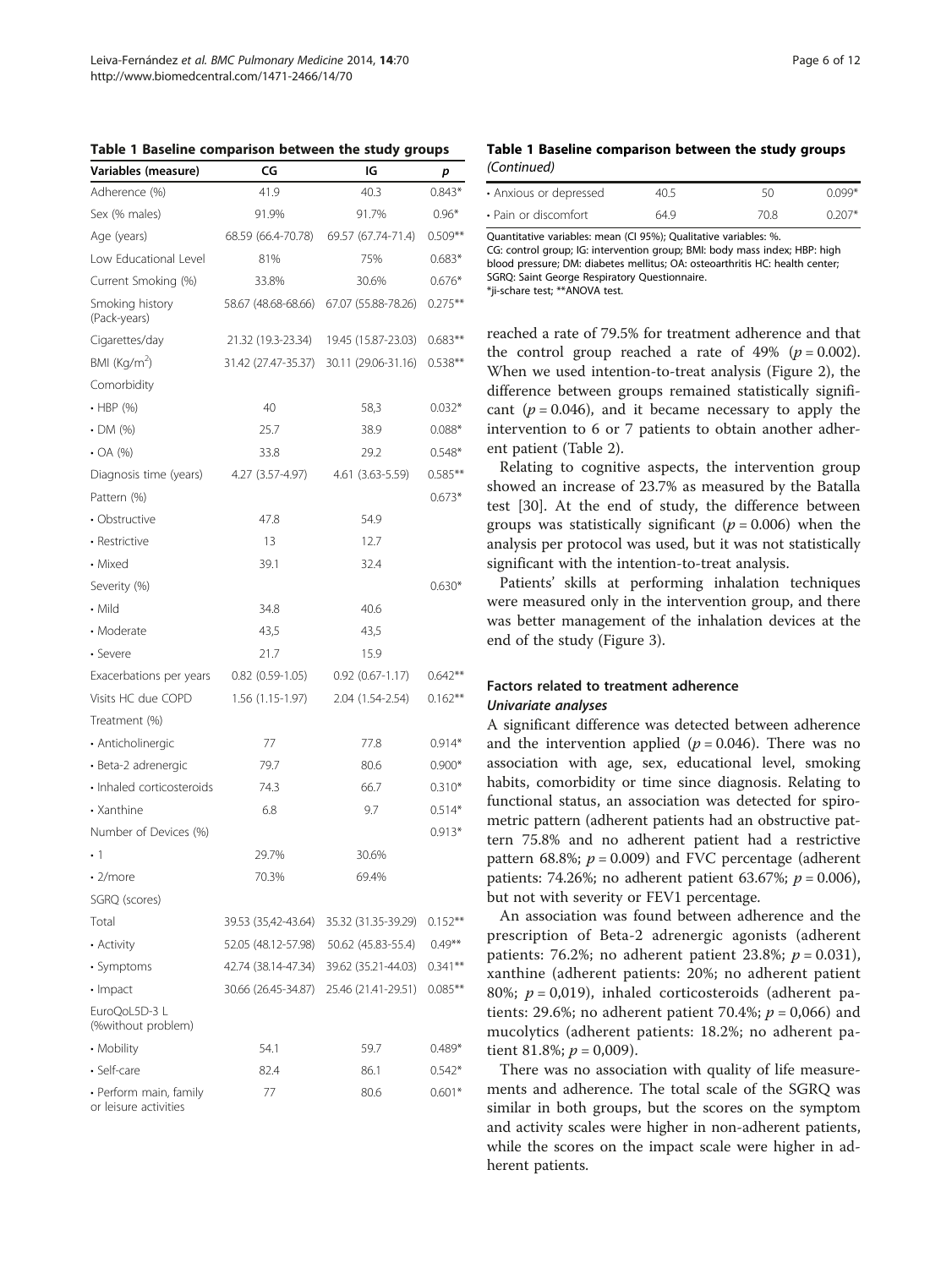<span id="page-6-0"></span>

## Multivariate analyses

After considering the univariate analyses, we performed the four partial fixed-effects logistic regression models described above. All of the models were adjusted by the presence of high blood pressure because we found a significant difference for this variable at baseline between the study groups.

The final model (Table [3](#page-7-0)) was built using a randomeffects approach considering as predictive variables those variables that were included in the final model of the four partial models: cohort; age; educational level; prescription of Beta-2 adrenergic agonists, xanthine and mucolitycs; the number of different devices; severity; the number of exacerbations; the number of visits to the health care centre; and the activity and impact scales of the SGRQ. The final logit model obtained showed that adherence is favoured by the multifactorial intervention  $(OR = 1.88)$ , a lower number of exacerbations  $(OR = 0.66)$ , a lower number of visits to the health centre  $(OR = 0.93)$ , a lower severity  $(OR = 0.677)$  and a lower number of devices  $(OR = 2.4)$ . In terms of quality of life, adherence is favoured by a lower impairment of daily activities  $(OR = 0.978)$  and a

Table 2 Intervention effectiveness on treatment adherence

| <b>Parameters</b> | <b>APP</b>          | ITT                   |  |  |
|-------------------|---------------------|-----------------------|--|--|
|                   | Value (95% CI)      | Value (95% CI)        |  |  |
| Control           | 0.489               | 0.324                 |  |  |
| Interv            | 0.795               | 0481                  |  |  |
| <b>RR</b>         | 1.62 (1.35-1.93)    | 1.48 (1.07-2.04)      |  |  |
| <b>RBI</b>        | 0.62                | 0.48                  |  |  |
| ABI               | 0.306 (0.216-0.396) | $0.157$ (0.007-0.307) |  |  |
| NNT               | 3.26 (2.52-4.62)    | $6.37(3.25-142.8)$    |  |  |

RR: Relative risk; RBI: Relative benefit increase; ABI: absolute benefit increase; NNT: number needed to treat; CI: Confidential interval. APP: analysis per protocol; ITT: Intention to treat analysis.

higher disease impact (OR = 1.03). Beta-2 adrenergic agonist  $(OR = 0.16)$  and xanthine  $(OR = 0.199)$  treatments are associated with no adherence in our model. The rho coefficient in this model was  $6.07 \times 10^{-6}$  ( $p = 0.498$ ).

#### **Discussion**

The sociodemographic characteristics of our sample are similar to those in other studies that were performed in primary care settings [[4,](#page-10-0)[38-41\]](#page-11-0). COPD presents in older ages and predominates in males. Some previous studies have shown that the male sex is not a risk factor for COPD, and it appears that women could be more prone to COPD specifically because of tobacco exposure [\[42,43](#page-11-0)]. In our region, we retained a high prevalence in the male sex, most likely because of the smoking habits. Tobacco is considered one of the most important initial diagnostic characteristics for identifying chronic obstruction, and it is the major risk factor for COPD [[44,45\]](#page-11-0). In our study, 34.2% of patients had a low educational level, which could contribute to poorer health education and greater difficulty in using health resources. Thus, we performed an educational intervention adapted to these patients using audio-visual material; we also determined that the questionnaires would be administered by the interviewer to help people who did not read or write fluently.

Our prescription profile is similar to other studies [[46,47](#page-11-0)] and is concordant with national and international guidelines for the prescription of the major long-acting bronchodilator drugs [\[45,48](#page-11-0)]. The anti-cholinergic and Beta-2 adrenergic agonists are the most frequently prescribed drugs. Our subjects had a high prescription level of inhaled corticosteroids, particularly when taking into account that they had only mild to moderate severity.

The prevalence of adherence was 41%, while the observed levels of inadequate adherence were in line with other studies on COPD [\[15,](#page-10-0)[27,38,41\]](#page-11-0) and other chronic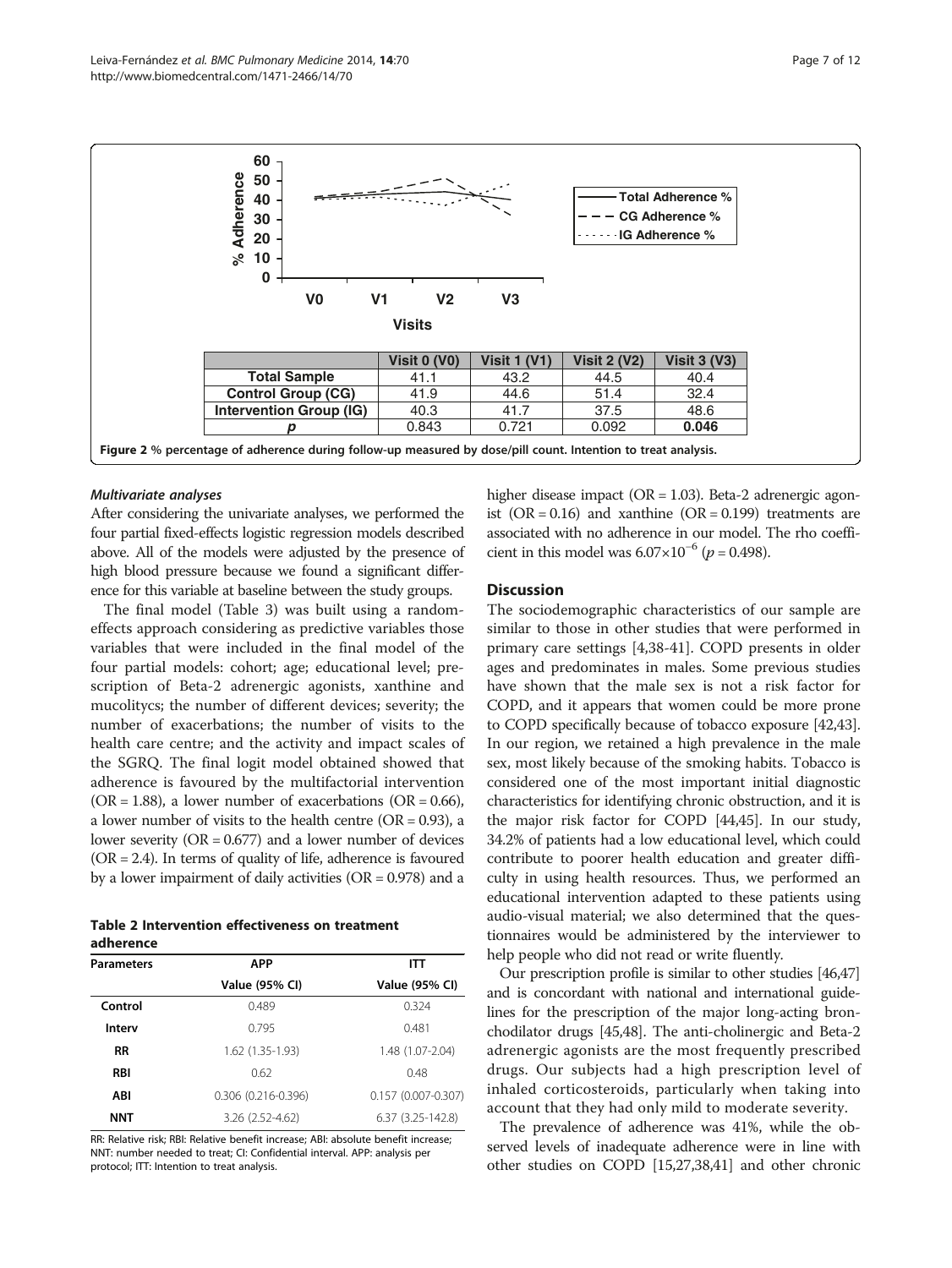<span id="page-7-0"></span>

diseases [[49](#page-11-0)]. Adherence to therapy in COPD is complex. Patients with COPD require adequate education on the disease process, comorbidities and the use of different medications and devices. They often need to make important behavioural and lifestyle changes as well.

## Intervention efficacy

No standard intervention exists to improve adherence. Haynes et al. [[21\]](#page-10-0) showed that there are many ways to perform interventions for adherence, but few studies exist about how to do it, possibly because of the complexity of this aspect. All of the effective interventions for long-term care were complex and included different combinations of more convenient care, information, reminders, self-monitoring, reinforcement, counselling, family therapy, psychological therapy, crisis intervention, telephone follow-up and supportive care. In COPD

patients, existing studies on interventions to improve adherence are scarce, and many of them have been conducted with the inclusion of asthma patients [[21](#page-10-0)]. The results are limited because the characteristics and responses to intervention are different for each disease [[21\]](#page-10-0). Recent studies on adherence in COPD patients are centred on the description of factors that could have influenced it [[15](#page-10-0),[16](#page-10-0)]. Specific studies that consider educational programs exclusively for COPD patients show significant improvement in patient management of the disease, fewer exacerbations, decreases in the use of rescue medications and improved knowledge about inhaler use [[20](#page-10-0),[21\]](#page-10-0).

The intervention designed in this study shows significant improvement in the therapeutic adherence of patients, confirming that multifactorial interventions are appropriated for patients with COPD. Looking at the

Table 3 Treatment adherence random-effects logistic regression model

| <b>Variables</b>         | <b>OR</b> | Std error | z       | p     | 95% CI                |
|--------------------------|-----------|-----------|---------|-------|-----------------------|
| <b>Study Group</b>       | 1.887769  | 0.6012    | 1.99    | 0.046 | $1.01 - 3.52$         |
| Age                      | 0.992041  | 0.0183    | $-0.43$ | 0.666 | $0.95 - 1.02$         |
| <b>Educational level</b> | 1.653566  | 0.5637    | 1.48    | 0.140 | $0.84 - 3.22$         |
| Number of visit to HC    | 0.938932  | 0.0332    | $-1.78$ | 0.075 | $0.87 - 1.00$         |
| <b>Severity</b>          | 0.677282  | 0.1504    | $-1.75$ | 0.079 | $0.43 - 1.04$         |
| Number of exacerbation   | 0.66481   | 0.1065    | $-2.55$ | 0.011 | $0.48 - 0.91$         |
| <b>HBP</b>               | 0.84349   | 0.2607    | $-0.55$ | 0.582 | $0.46 - 1.54$         |
| Beta2-adernergic         | 0.16106   | 0.0814    | $-3.61$ | 0.000 | 0.059-0.43            |
| Xanthine                 | 0.19933   | 0.1382    | $-2.33$ | 0.020 | $0.05 - 0.77$         |
| <b>Mucolitys</b>         | 0.36196   | 0.1991    | $-1.85$ | 0.065 | $0.12 - 1.06$         |
| <b>Number of devices</b> | 2.4113    | 0.9696    | 2.19    | 0.029 | 1.09-5.30             |
| SGRQ (activity scale)    | 0.97878   | 0.0120    | $-1.75$ | 0.081 | $0.95 - 1.00$         |
| SGRQ (impact scale)      | 1.0310    | 0.0151    | 2.08    | 0.038 | 1.00-1.06             |
| Sigma_u                  | 0.0044    | 0.6345    |         |       | $6.0e-124-3.3e + 118$ |
| Rho                      | 6.07e-06  | 0.0017    |         |       | 1.1e-247-1            |

Likelihood-ratio test of rho = 0: chibar2(01) = 1.6e-05 Prob > =chibar2 = 0.498.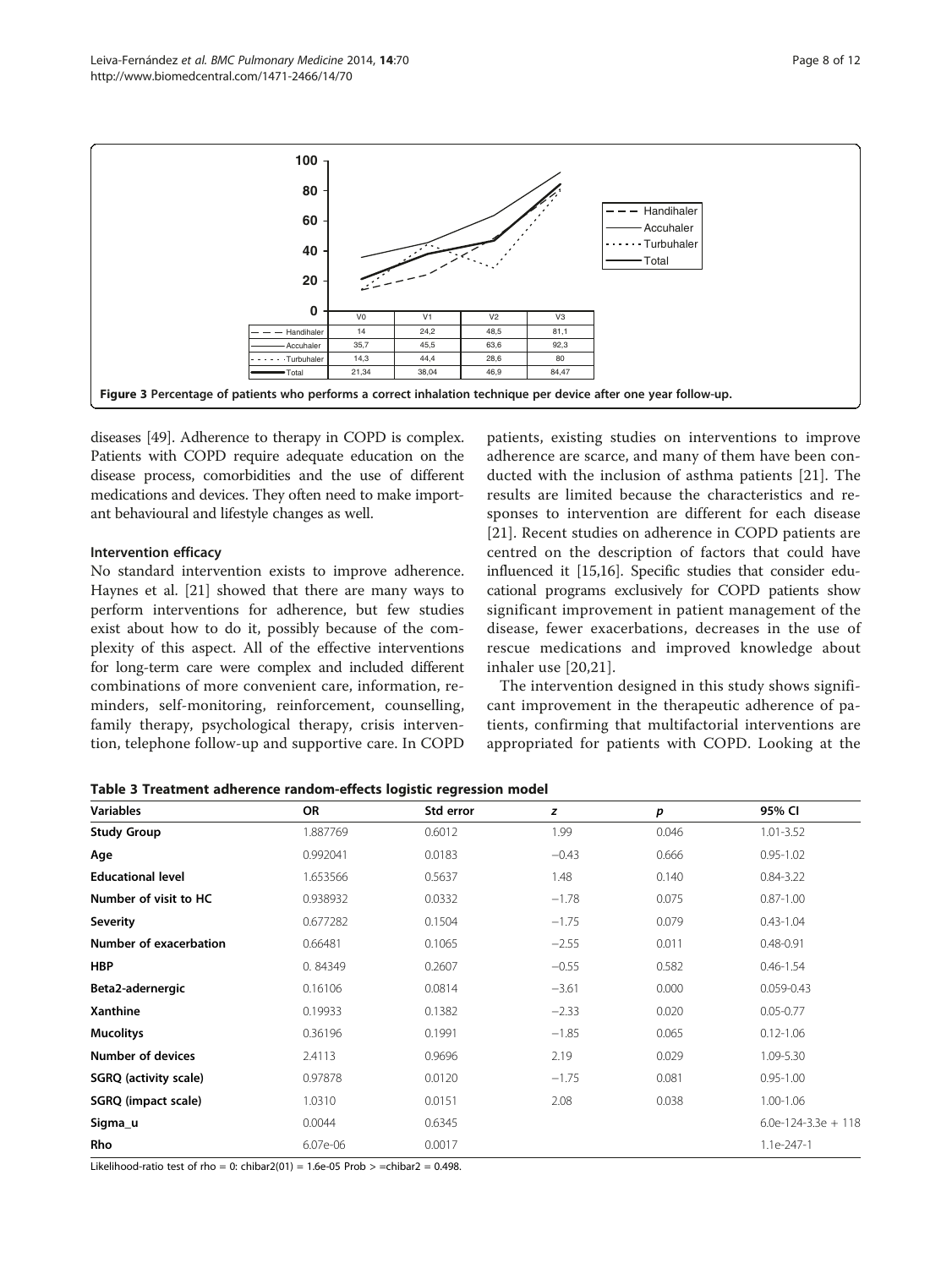data of visit 2, control shows a better adherence than intervention group, although at visit 3 the percentage of adherent patients is greater in the intervention group. Even though regression to mean might be a possible explanation for the increase rate of adherent in the control group, we think that the great amount of losses at visit 2 in this group, could explain also these results (most of the losses may have been the less motivated and adherent patients).

Our intervention focuses on three aspects: motivation, knowledge and skilled inhalation technique. Motivational aspects are related to patient beliefs and attitudes about their illness, their treatment and their physician. We emphasised these aspects because adherence includes a behavioural component and behaviour is slow and difficult to change [\[15,](#page-10-0)[36\]](#page-11-0). New strategies based on shared decision-making appear to be the best approach to the behavioural component because treatment adherence includes a patient's commitment to treatment, including the therapeutic regimen and the behavioural changes (smoking cessation, exercise) required to correctly manage their COPD. Khdour et al. [[36](#page-11-0)] indicate that strategies aimed at improving COPD patient adherence must include the establishment of a personal relationship or partnership in which the patient feels able to discuss their fears, concerns and personal goals. In this regard, the motivational interview is very useful because the patients express their doubts and fears, and the doctor can act individually on each problem.

The second aspect of our intervention is the cognitive improvement related to COPD found in the intervention group, which is consistent with other studies concluding that COPD patients classified as adherent had greater understanding of their illness and their options for disease management [\[36](#page-11-0)]. Although the cognitive aspect could be related to educational level, no association was found in our patients. According to the literature, independently of educational level, instruction about the illness and its treatment is useful and has a significant impact on adherence [\[15](#page-10-0)].

The last aspect of our intervention concerns training in inhalation techniques. It is critical to evaluate whether patients are able to use their inhaler device correctly. Significant evidence shows that nearly 90% of patients with COPD incorrectly use their inhalers and that many of them display a technique that possibly delivers an inadequate dose [\[15](#page-10-0)[,50](#page-11-0)]. The training program included in our intervention improved the percentage of patients who could perform a correct inhalation technique. This improvement was evident at the first follow-up visit because many of the study subjects had never been trained on inhalation techniques. Regular instruction, supervision, and follow-up on inhalation techniques in primary care are the responsibility of health professionals

(physicians and nurses) [[51](#page-11-0)]. Under real-life conditions, inappropriate inhaler use is common and strongly correlates with a lack of instruction by the caregiver [[15](#page-10-0)[,52\]](#page-11-0). Because the measurement of inhalation technique was performed only in the intervention group, we would have needed a control group to determine the precise effect of training; however, a 66.46% increase in the use of correct technique does not appear to be entirely random. We are currently conducting a clinical trial to test the efficacy of this training [[53](#page-11-0)], after which we will be able to quantify the effect of intervention on inhalation techniques.

## Modifying factors related to adherence when multifactorial intervention is applied

In addition to receiving the designed multifactorial intervention, the models obtained from the multivariate analysis show that adherence is also related to the number of visits to the health centre; the number of exacerbations; disease severity; health status as measured by the activity and impact scales of the SGRQ; Beta-2 adrenergic agonist and xanthine prescriptions; and the number of devices.

The more adherent patients required fewer visits to the health centre and had fewer exacerbations, a lower number of devices, a lower level of severity, and a lower impact on daily activities, but with a higher disease impact. Beta-2 adrenergic agonist and xanthine treatments were associated with no adherence.

In this study, adherent patients with COPD had an incipient diagnosis of COPD [[53](#page-11-0)] (mild severity and obstructive pattern). At this stage the illness had less of an impact on daily life activities (DLAs), possibly because of limited breathlessness. Patients often unconsciously moderated their activities to reduce the intensity of this distressing symptom. In general, COPD is characterised by a gradual deterioration in lung function aggravated by exacerbations [[54\]](#page-11-0). Symptoms, functional status, and health-related quality of life (HRQoL) may follow different trajectories, and this discordance between functional and health outcomes results from a complex interaction of different variables, such as changes in health expectations, activity levels, and physical reconditioning. In fact, adherence might be more related to the patient's beliefs about how he is feeling than to the spirometry results. Dyspnea and fatigue begin to have an impact on DLAs, and thus DLAs become limited but are not eliminated. Whether a DLA is eliminated depends on the relationship between the need or desirability of that activity and the difficulty in doing it because of the intensity of the associated symptoms. DLAs such as leisure activities are often the first activities to be eliminated, as they generally require greater effort and are not critical to daily life [\[55\]](#page-11-0).

Adherent patients have better self-management, which is related to better knowledge about their illness and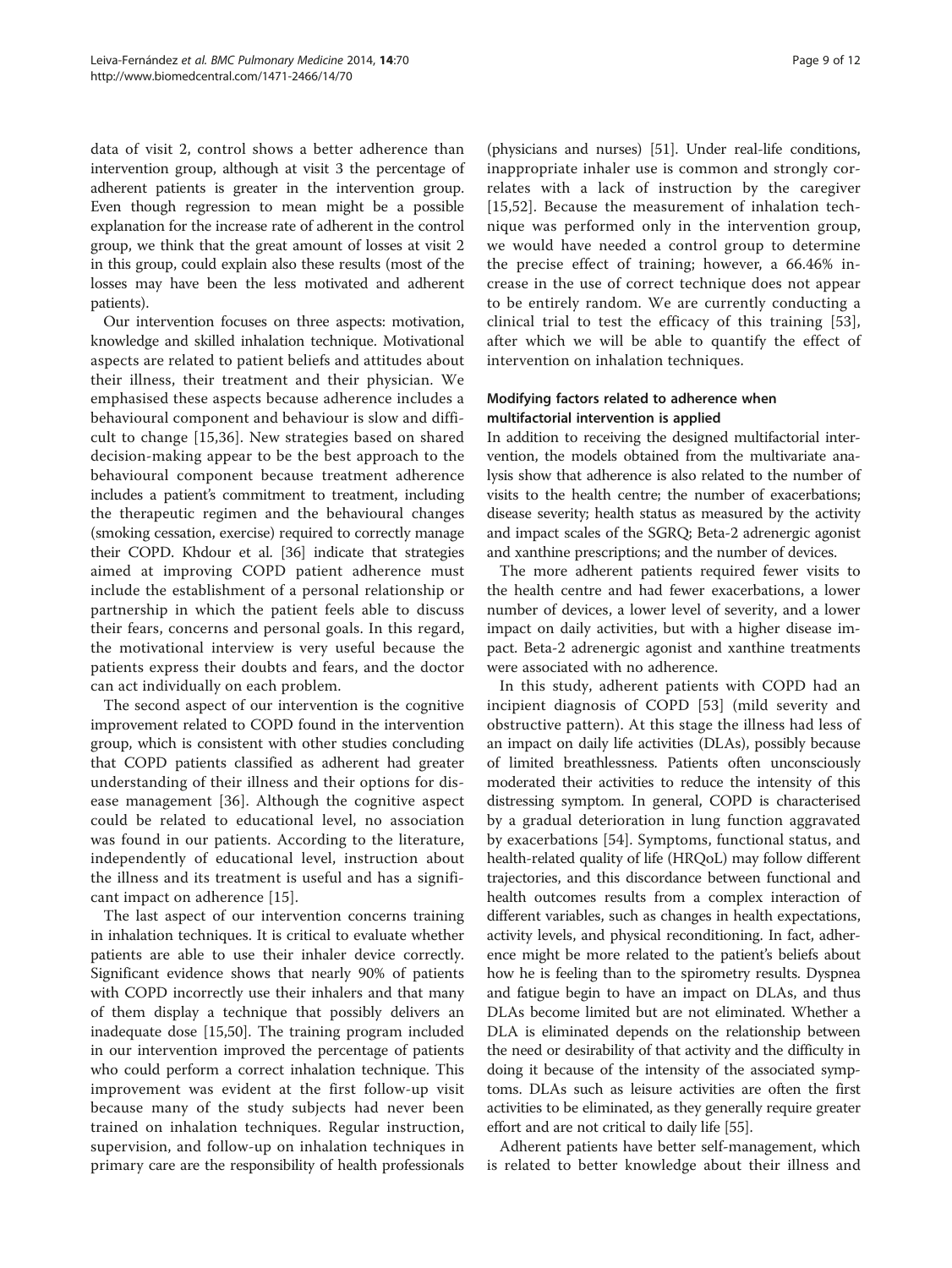inhalation techniques [[15,16](#page-10-0),[32\]](#page-11-0), and in our model, more adherent patients had fewer exacerbations and required fewer visits to the health centre.

Related to treatment, the prescription of Beta-2 adrenergic agonists and xanthine was associated with no adherence, and having fewer devices was associated with adherence. Thus, polypharmacy is directly related to non-adherence [[15,16](#page-10-0)[,34](#page-11-0)]. Moreover, Beta-2 adrenergic agonists allow patients to end symptoms quickly, causing them to intake more doses than are prescribed, which consequently leads to non-adherent status.

## Strengths and limitations

This study has several strengths. First, it is a randomised controlled trial, regarded as the gold standard for assessing the effectiveness of treatments. The random allocation of patients reduced the probability that bias would affect the outcomes [[56\]](#page-11-0). Second, we standardised the intervention. The working plan was structured in an exhaustive manner, and the intervention was performed by two professionals trained in communication, knowledge of COPD and the inhalation techniques associated with the different devices used by these patients. Furthermore, we designed a manual for the researchers that explained the working plan, the different parts of the intervention, the protocol scheme outlining what to measure each time and the details to assess each variable included in the study. Therefore, the procedure can be replicated elsewhere. Third, although the measure of adherence was performed using an indirect method, the dose/pill count has been used in outpatient practices as the reference standard to define the diagnostic validity of self-reported methods [\[37,57,58](#page-11-0)]. The main disadvantage of the dose/pill count is that it assumes that every missing dose/pill from the package has been taken by the patient; thus, it could overestimate the prevalence of treatment adherence. However, this method is simple, readily available and less expensive than other methods. No perfect gold standard exists owing to the nature of the process that we are studying, and thus, we assume the imperfect gold standard bias is present in our study [[59\]](#page-11-0). Fourth, patient beliefs, experiences, and behaviours with regard to both the disease and the treatment were found to be more powerful predictors of medication adherence than sociodemographic and clinical factors in patients with COPD [[15,22,](#page-10-0)[35\]](#page-11-0). We therefore explored why the recommended therapeutic regimen was not completed in the first part of the intervention (group session) and in the individual visits. In the group session, qualitative methods such as the focus group technique were used to explore the beliefs and attitudes of the patients, while in the individual visits, this information was used to design individual interviews to focus on motivational aspects to improve treatment adherence,

using techniques from the motivational interview. Thus, the behavioural changes would be more permanent.

This study also has several limitations. The first limitation is the selection bias resulting from the missing data. To diminish this bias, we applied several strategies: an increase of 20% in the sample size (expected losses), three phone calls on different days and at different times for unreachable patients and additional appointments for the patients who did not attend the clinic visits (three different appointments). Despite this, we had a dropout percentage that was higher than expected. We analysed the similarities between the initial sample and the final sample, and several differences were found (spirometric pattern and the percentage of FEV1 and FVC). However, these differences were related to illness progression rather than to adherence. The loss of lung function appears to be accelerated and therefore more relevant in the early stages of COPD [\[60,61](#page-11-0)]. To confirm this assumption, we analysed the patients who attended the last visit and found a change in the spirometric pattern from an obstructive to a mixed pattern, an increase in the severity and a decline in FEV1 and FVC scores between the first and last visits. This progression to a more severe stage of the disease could explain the higher prescription level of oral corticosteroids in the final sample. The differences found in the number of exacerbations, the number of visits to a primary care centre and the number of visits because of COPD were statistically significant in the intervention group (the number is lower at the end of study). This finding could be explained by the intervention design, which may have contributed to an improvement in the self-management of COPD in these patients as a result of better knowledge about their illness and inhalation techniques. The nature of the applied intervention requires that patients determine their own lack of knowledge through the motivational interview. In the control group, only the number of visits to a primary care centre was different between baseline and the final visit (lower at the end of study), possibly because of the therapeutic effect (Hawthorne effect) of the follow-up visits. Another possible bias is the restrictive criteria that were used for patient selection. Patients included in the study had to have prescriptions for drugs whose doses could be counted, thus affecting the ability to generalise the results. However, in previous studies [\[38](#page-11-0)], our group has established a strategy based on the use of indirect methods to measure adherence in patients with devices that cannot be counted.

## Conclusion

Non-adherence is a significant health problem around the world because it contributes to adverse health outcomes, reduced quality of life and increased healthcare expenditures. However, this is an aspect of therapy that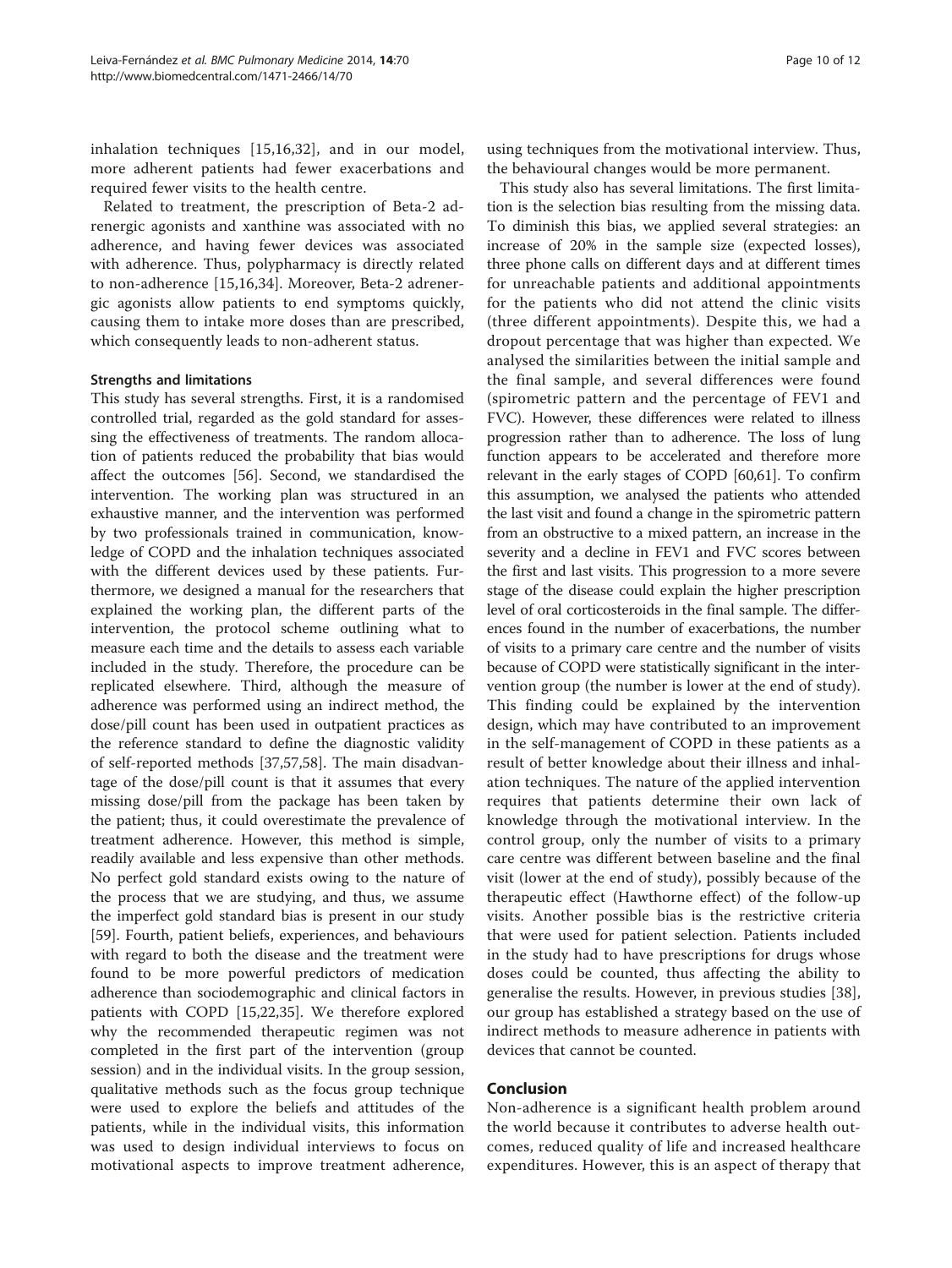<span id="page-10-0"></span>clinical practice guidelines do not emphasise as a prior step to adequate treatment. Our data show that the use of educational intervention can contribute to adherence in COPD patients and can allow us to better understand the complex concept of adherence. We must, however, take into account that adherence requires a behavioural change and that this aspect is related to individual interests and expectations, meaning that patients must be managed individually.

The findings of this randomised controlled trial show that a multifactorial intervention (COPD information, dose reminders, audio-visual material, motivational aspects and training in inhalation techniques) in COPD patients is associated with an increased benefit of 48% in the adherence to prescribed treatment. The intervention improved in a 14.8% the percentage of adherent patients comparing with no intervention, but we have to consider the intervention is complex and time-consuming. From the point of view of clinical significance it could be necessary to conduct a cost-effectiveness analysis of these results. Nevertheless, the results remained robust after controlling for potential confounder factors and losses and there are promising results in relation to inhalation techniques that should be consider for future research. Considering the magnitude of this health problem, physicians and nurses should consider the opportunity to intervene with these patients to ensure better health outcomes.

#### Competing interests

The authors declare that they have no competing interests.

#### Authors' contributions

JLF is the main research fellow, he has been involved in the design of the study and he has participated in reviewing the manuscript. DPT has been involved in the design of the study, and he has participated in reviewing the manuscript. AGR has been involved in the design of the study and he has participated in reviewing the manuscript. FLF has been involved in drafting the manuscript and writing it. She has participated in the design of the study and the intervention. PBF has been involved in drafting the manuscript and writing it. She has participated in the design of the study and the intervention. All authors read and approved the final manuscripts.

#### Acknowledgements

This research has been funding by Carlos III Institute of Health (Instituto de Salud Carlos III) (Spain) Health Research Fund Ministry of Science and Innovation.

#### Author details

<sup>1</sup> Primary Health Care Centre of Vélez-Sur, Health Area Málaga Este-Axarquía, Vélez Málaga, Málaga, Spain. <sup>2</sup>Multiprofesional Family and Community Medicine Teaching Unit of Primary Care Trust Málaga, Málaga, Spain. <sup>3</sup>Farmacoeconomy and SRI Unit, Farmacoeconomy and Clinical Therapeutic Department, Faculty of Medicine, Malaga University, Málaga, Spain.

#### Received: 27 August 2013 Accepted: 14 April 2014 Published: 25 April 2014

#### References

- 1. Decramer M, Janssenns W, Miravitlles M: Chronic obstructive pulmonary disease. Lancet 2012, 379:1341-1351.
- 2. Buist AS, McBurnie MA, Vollmer WM, Gillespie S, Burney P, Mannino DM, On behalf of the BOLD Collaborative Research Group: International variation in

the prevalence of COPD (The BOLD study): a population-based prevalence study. Lancet 2007, 370:741–750.

- 3. Mannino DM, Buist AS: Global burden of COPD: risk factor, prevalence and future trends. Lancet 2007, 370:765–773.
- 4. Soriano JB, Miravitlles M, Borderías L, Duran-Tauleria E, Garcıía-Río F, Martínez J, Montemayor T, Muñoz L, Piñeiro L, Sánchez G, Serra J, Soler-Cataluña JJ, Torres A, Viejo JL, Sobradillo-Peña V, Ancochea J: Diferencias geográficas en la prevalencia de EPOC en España: relación con hábito tabáquico, tasas de mortalidad y otros determinantes. Arch Bronconeumol 2010, 46(10):522–530.
- 5. World Health Organization: World health statistics 2008. Available at: [http://www.who.int/whosis/whostat/EN\\_WHS08\\_Full.pdf](http://www.who.int/whosis/whostat/EN_WHS08_Full.pdf) (accessed August 22, 2012).
- 6. Jemal A, Ward E, Hao Y: Trends in the leading causes of death in the United States, 1970–2002. JAMA 2005, 294:1255–1259.
- 7. DiMatteo MR: Variations in patients' adherence to medical recommendations: a quantitative review of 50 years of research. Med Care 2004, 42:200–209.
- 8. World Health Organization: Adherence to long-term therapies: policy of action. In Meeting report 4–5 June 2001; Available at: [http://www.who.int/](http://www.who.int/chronic-conditions/adherence/en/) [chronic-conditions/adherence/en/](http://www.who.int/chronic-conditions/adherence/en/) (accessed august 2012).
- 9. Rand CS, Nides M, Cowles MK, Wise RA, Connett J: Long-term metered-dose inhaler adherence in a clinical trial: the lung health study research group. Am J Respir Crit Care Med 1995, 152:580-588.
- 10. Kesten S, Flanders J, Serby C: Compliance with tiotropium, a once daily dry powder inhaled bronchodilator, in one year COPD trials. Chest 2000, 118:191S–192S.
- 11. van Grunsven PM, van Schayck CP, van Deuveren M, Herwaarden CL, Akkermans RP, van Weel C: Compliance during long term treatment with fluticasone propionate in subjects with early signs of asthma or chronic obstructive pulmonary disease (COPD): results of the Detection, Intervention, and Monitoring Program of COPD and Asthma (DIMCA) Study. J Asthma 2000, 37:225–234.
- 12. Bender BG, Pedan A, Varasteh LT: Adherence and persistence with fluticasone propionate/salmeterol combination therapy. J Allergy Clin Immunol 2006, 118:899–904.
- 13. Breekveldt-Postma NS, Gerrits CM, Lammers JW, Raaijmakers JA, Herings RM: Persistence with inhaled corticosteroid therapy in daily practice. Respir Med 2004, 98:752–759.
- 14. Krigsman K, Nilsson JL, Ring L: Refill adherence for patients with asthma and COPD: comparison of a pharmacy record database with manually collected repeat prescriptions. Pharmacoepidemiol Drug Saf 2007, 16:441–448.
- 15. Restrepo R, Alvarez M, Wittnebel L, Sorenson H, Wettstein R, Vines D, Sikkema-Ortiz J, Gardner DD, Wilkins RL: Medication adherence issues in patients treated for COPD. Int J COPD 2008, 3:371-384.
- 16. Agh T, Inotai A, Meszaros A: Factors associated with medication adherence in patients with chronic obstructive pulmonary disease. Respiration 2011, 82:328–334.
- 17. Gallefoss F, Bakke P: How does patient education and self-management among asthmatics and patients with chronic obstructive pulmonary disease affect medication? Am J Respir Crit Care Med 1999, 160:2000–2005.
- 18. Gallefoss F, Bakke P, Kjaerrgaard P: Quality of life assessment after patient education in a randomized controlled study on asthma and chronic obstructive pulmonary disease. Am J Respir Crit Care Med 1999, 159:812–817.
- 19. Worth H, Dhein Y: Does patient education modify behaviour in the management of COPD? Patient Educ Couns 2004, 52:267–270.
- 20. Hesselink AE, Penninx B, van der Windt D, van Duin BJ, de Vries P, Twisk JWR, Bouter LM, van Eijk JTM: Effectiveness of an education programme by a general practice assistant for asthma and COPD patients: results from a randomised controlled trial. Patient Educ Couns 2004, 55:121–128.
- 21. Haynes RB, Ackloo E, Sahota N, McDonald HP, Yao X: Intervenciones para mejorar la adherencia a la medicación (Revisión Cochrane traducida). In La Biblioteca Cochrane Plus, Volume 2. Oxford: Update Software Ltd; 2008. Available in: [http://www.update-software.com.](http://www.update-software.com) (Translate fromThe Cochrane Library, 2008 Issue 2. Chichester, UK: John Wiley & Sons, Ltd).
- 22. George J, Kong D, Thoman R, Steward K: Factors associated with medication nonadherence in patients with COPD. Chest 2005, 128:3198–3204.
- 23. Barnestein-Fonseca P, Leiva-Fernández J, Vidal-España F, García-Ruiz A, Prados-Torres D, Leiva-Fernández F: Efficacy and Safety of a multifactor intervention to improve therapeutic adherence in patients with Chronic